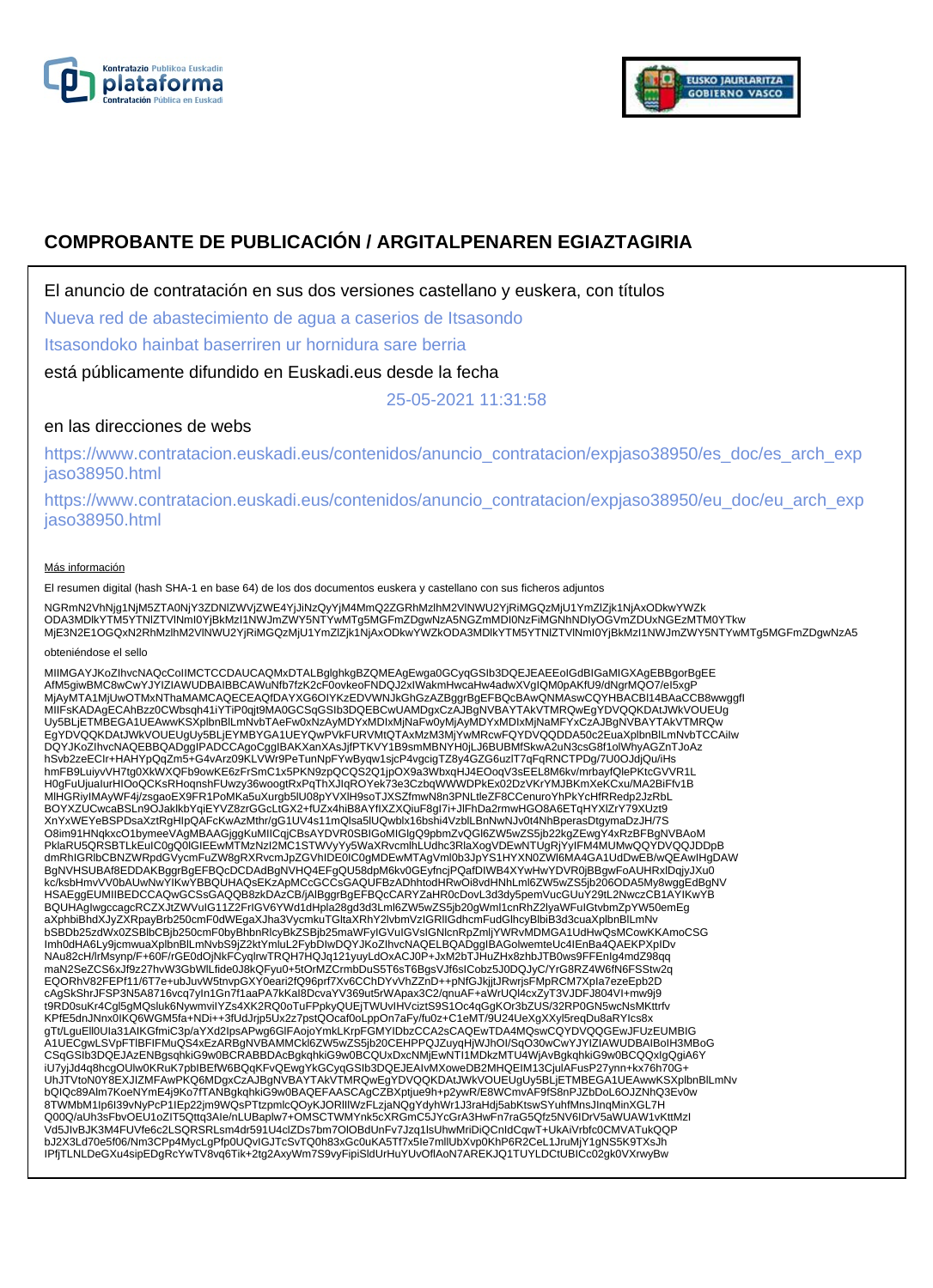



VoU1mWrgkrOysLrE0ENw4tg3IdiI/ZWlW6DBI/zHpcBdb/wHg6UHNGVeIsG7/brHqRIl0oWRkMzRhglxgahNEkm4KWQaPZMlnj4Mz71ZNl3fySoZmItzIjH9Jyy/O97a/POONQ==

## Kontratuaren iragarkia, gaztelaniaz eta eskaraz, izenburuekin

Nueva red de abastecimiento de agua a caserios de Itsasondo

Itsasondoko hainbat baserriren ur hornidura sare berria

Euskadi.eus webgunean argitaratzen da data honetatik

2021-05-25 11:31:58

## web hauen helbideetan

https://www.contratacion.euskadi.eus/contenidos/anuncio\_contratacion/expjaso38950/es\_doc/es\_arch\_exp jaso38950.html

https://www.contratacion.euskadi.eus/contenidos/anuncio\_contratacion/expjaso38950/eu\_doc/eu\_arch\_exp jaso38950.html

#### Informazio gehiago

Bi dokumentuen (euskara eta gaztelania) laburpen digitala (hash SHA-1, 64 oinarriarekin), erantsitako fitxategiekin

NGRmN2VhNjg1NjM5ZTA0NjY3ZDNIZWVjZWE4YjJiNzQyYjM4MmQ2ZGRhMzlhM2VINWU2YjRiMGQzMjU1YmZlZjk1NjAxODkwYWZk<br>ODA3MDlkYTM5YTNIZTVINmI0YjBkMzI1NWJmZWY5NTYwMTg5MGFmZDgwNzA5NGZmMDI0NzFiMGNhNDIyOGVmZDUxNGEzMTM0YTkw MjE3N2E1OGQxN2RhMzlhM2VlNWU2YjRiMGQzMjU1YmZlZjk1NjAxODkwYWZkODA3MDlkYTM5YTNlZTVlNmI0YjBkMzI1NWJmZWY5NTYwMTg5MGFmZDgwNzA5

denboran digitalki zigilatu zuena

#### zigilua lortzen

MIIMGAYJKoZIhvcNAQcCoIIMCTCCDAUCAQMxDTALBglghkgBZQMEAgEwga0GCyqGSIb3DQEJEAEEoIGdBIGaMIGXAgEBBgorBgEE AfM5giwBMC8wCwYJYIZIAWUDBAIBBCAWuNfb7fzK2cF0ovkeoFNDQJ2xIWakmHwcaHw4adwXVgIQM0pAKfU9/dNgrMQO7/eI5xgP MjAyMTA1MjUwOTMxNThaMAMCAQECEAQfDAYXG6OIYKzEDVWNJkGhGzAZBggrBgEFBQcBAwQNMAswCQYHBACBl14BAaCCB8wwggfI MIIFsKADAgECAhBzz0CWbsqh41iYTiP0qjt9MA0GCSqGSIb3DQEBCwUAMDgxCzAJBgNVBAYTAkVTMRQwEgYDVQQKDAtJWkVOUEUg Uy5BLjETMBEGA1UEAwwKSXplbnBlLmNvbTAeFw0xNzAyMDYxMDIxMjNaFw0yMjAyMDYxMDIxMjNaMFYxCzAJBgNVBAYTAkVTMRQw<br>EgYDVQQKDAtJWkVOUEUgUy5BLjEYMBYGA1UEYQwPVkFURVMtQTAxMzM3MjYwMRcwFQYDVQQDDA50c2EuaXplbnBlLmNvbTCCAiIw DQYJKoZIhvcNAQEBBQADggIPADCCAgoCggIBAKXanXAsJjfPTKVY1B9smMBNYH0jLJ6BUBMfSkwA2uN3csG8f1olWhyAGZnTJoAz<br>hSvb2zeECIr+HAHYpQqZm5+G4vArz09KLVWr9PeTunNpFYwByqw1sjcP4vgcigTZ8y4GZG6uzlT7qFqRNCTPDg/7U0OJdjQu/iHs hmFB9LuiyvVH7tg0XkWXQFb9owKE6zFrSmC1x5PKN9zpQCQS2Q1jpOX9a3WbxqHJ4EOoqV3sEEL8M6kv/mrbayfQlePKtcGVVR1L<br>H0gFuUjuaIurHIOoQCKsRHoqnshFUwzy36woogtRxPqThXJIqROYek73e3CzbqWWWDPkEx02DzVKrYMJBKmXeKCxu/MA2BiFfv1B MlHGRiyIMAyWF4j/zsgaoEX9FR1PoMKa5uXurgb5lU08pYVXlH9soTJXSZfmwN8n3PNLtleZF8CCenuroYhPkYcHfRRedp2JzRbL BOYXZUCwcaBSLn9OJaklkbYqiEYVZ8zrGGcLtGX2+fUZx4hiB8AYfIXZXQiuF8gI7i+JlFhDa2rmwHGO8A6ETqHYXlZrY79XUzt9 XnYxWEYeBSPDsaXztRgHIpQAFcKwAzMthr/gG1UV4s11mQlsa5lUQwblx16bshi4VzblLBnNwNJv0t4NhBperasDtgymaDzJH/7S O8im91HNqkxcO1bymeeVAgMBAAGjggKuMIICqjCBsAYDVR0SBIGoMIGlgQ9pbmZvQGl6ZW5wZS5jb22kgZEwgY4xRzBFBgNVBAoM PklaRU5QRSBTLkEuIC0gQ0IGIEEwMTMzNzI2MC1STWVyYy5WaXRvcmlhLUdhc3RlaXogVDEwNTUgRjYyIFM4MUMwQQYDVQQJDDpB<br>dmRhIGRIbCBNZWRpdGVycmFuZW8gRXRvcmJpZGVhIDE0IC0gMDEwMTAgVml0b3JpYS1HYXN0ZWI6MA4GA1UdDwEB/wQEAwIHgDAW BgNVHSUBAf8EDDAKBggrBgEFBQcDCDAdBgNVHQ4EFgQU58dpM6kv0GEyfncjPQafDIWB4XYwHwYDVR0jBBgwFoAUHRxlDqjyJXu0<br>kc/ksbHmvVV0bAUwNwYIKwYBBQUHAQsEKzApMCcGCCsGAQUFBzADhhtodHRwOi8vdHNhLml6ZW5wZS5jb206ODA5My8wggEdBgNV HSAEggEUMIIBEDCCAQwGCSsGAQQB8zkDAzCB/jAlBggrBgEFBQcCARYZaHR0cDovL3d3dy5pemVucGUuY29tL2NwczCB1AYIKwYB BQUHAgIwgccagcRCZXJtZWVuIG11Z2FrIGV6YWd1dHpla28gd3d3Lml6ZW5wZS5jb20gWml1cnRhZ2lyaWFuIGtvbmZpYW50emEg aXphbiBhdXJyZXRpayBrb250cmF0dWEgaXJha3VycmkuTGltaXRhY2lvbmVzIGRIIGdhcmFudGlhcyBlbiB3d3cuaXplbnBlLmNv<br>bSBDb25zdWx0ZSBlbCBjb250cmF0byBhbnRlcyBkZSBjb25maWFyIGVuIGVsIGNlcnRpZmljYWRvMDMGA1UdHwQsMCowKKAmoCSG Imh0dHA6Ly9jcmwuaXplbnBlLmNvbS9jZ2ktYmluL2FybDIwDQYJKoZIhvcNAQELBQADggIBAGolwemteUc4IEnBa4QAEKPXpIDv<br>NAu82cH/lrMsynp/F+60F/rGE0dOjNkFCyqlrwTRQH7HQJq121yuyLdOxACJ0P+JxM2bTJHuZHx8zhbJTB0ws9FFEnIg4mdZ98qq maN2SeZCS6xJf9z27hvW3GbWlLfide0J8kQFyu0+5tOrMZCrmbDuS5T6sT6BgsVJf6sICobz5J0DQJyC/YrG8RZ4W6fN6FSStw2q EQORhV82FEPf11/6T7e+ubJuvW5tnvpGXY0eari2fQ96prf7Xv6CChDYvVhZZnD++pNfGJkjjtJRwrjsFMpRCM7XpIa7ezeEpb2D cAgSkShrJFSP3N5A8716vcq7yIn1Gn7f1aaPA7kKaI8DcvaYV369ut5rWApax3C2/qnuAF+aWrUQl4cxZyT3VJDFJ804VI+mw9j9 t9RD0suKr4Cgl5gMQsluk6NywmviIYZs4XK2RQ0oTuFPpkyQUEjTWUvIHVciztS9S1Oc4qGgKOr3bZUS/32RP0GN5wcNsMKttrfv KPfE5dnJNnx0IKQ6WGM5fa+NDi++3fUdJrjp5Ux2z7pstQOcaf0oLppOn7aFy/fu0z+C1eMT/9U24UeXgXXyl5reqDu8aRYIcs8x gTt/LguEll0UIa31AIKGfmiC3p/aYXd2IpsAPwg6GlFAojoYmkLKrpFGMYIDbzCCA2sCAQEwTDA4MQswCQYDVQQGEwJFUzEUMBIG A1UECgwLSVpFTIBFIFMuQS4xEzARBgNVBAMMCkl6ZW5wZS5jb20CEHPPQJZuyqHjWJhOl/SqO30wCwYJYIZIAWUDBAIBoIH3MBoG<br>CSqGSIb3DQEJAzENBgsqhkiG9w0BCRABBDAcBgkqhkiG9w0BCQUxDxcNMjEwNTI1MDkzMTU4WjAvBgkqhkiG9w0BCQQxIgQgiA6Y iU7yjJd4q8hcgOUlw0KRuK7pbIBEfW6BQqKFvQEwgYkGCyqGSIb3DQEJEAIvMXoweDB2MHQEIM13CjulAFusP27ynn+kx76h70G+